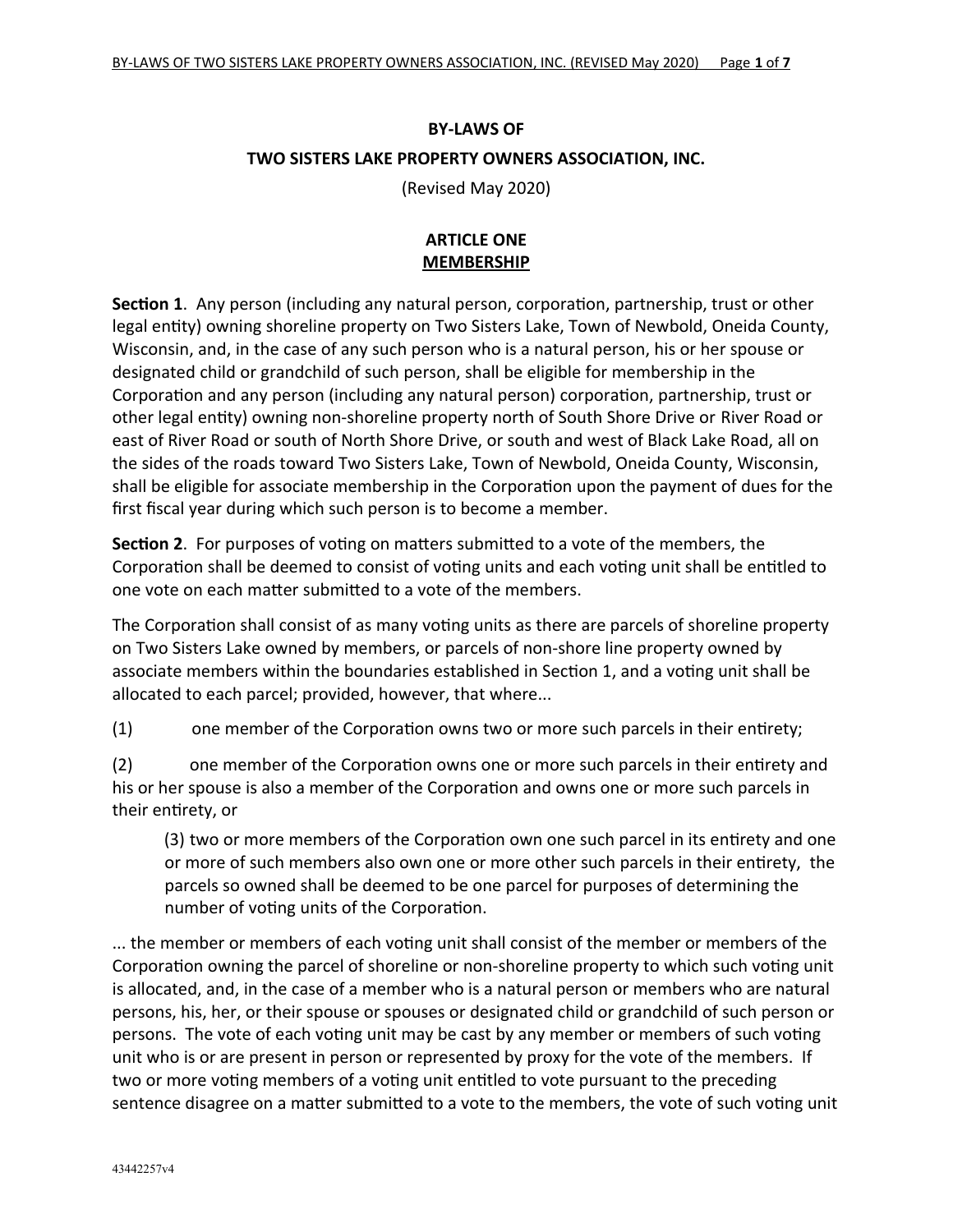may be cast by a majority of such members of such voting unit, if any; otherwise no vote shall be cast by such voting unit.

Members in good standing (current dues paid before the meeting) may vote on all matters coming before the meeting.

**Section 3**. Membership dues shall be such as shall be recommended by the Board of Directors and approved at the annual meeting of the members of the Corporation.

## **ARTICLE TWO MEMBERSHIP MEETINGS**

**Section 1**. The annual meeting of the Corporation shall be held in July at a time and place to be specified by the Board of Directors. In lieu of an annual meeting, the business of the annual meeting, including the election of directors, may occur by written ballot that may be transmitted electronically, incorporated in the periodic newsletter or be sent by regular mail. The ballot shall:

- (1) list the candidates nominated by the Board of Directors; and
- (2) Provide space for the insertion of alternate candidates.

**Section 2**. Special meetings shall be held at the call of the President, the Board of Directors or a group of members having at least one-tenth of the votes entitled to be cast at such meeting.

**Section 3**. Members holding at least one-fourth of the votes entitled to be cast, present in person or represented by proxy, shall constitute a quorum at any meeting of members. Where action of the members is taken by ballot without a meeting, one fourth of the members of the Corporation shall constitute a quorum where voting by ballot remains open for not less than five (5) days from the date the ballot is delivered.

**Section 4**. A majority of the votes entitled to be cast by the members present in person or represented by proxy at a meeting at which a Quorum is present shall be necessary for the adoption of any matter voted upon by the members. Any action taken without a meeting for the election of directors or other business may be taken by ballot in writing by mail, e-mail or any other electronic means pursuant to which the members entitled to vote thereon are given the opportunity to vote for or against the individuals standing for election and for or against such other business as is contained on the ballot, and majority vote of the members casting votes shall decide the vote.

## **ARTICLE THREE BOARD OF DIRECTORS**

**Section 1**. The affairs of the Corporation shall be managed by the Board of Directors. Only Two Sisters Lake shoreline property owners shall be eligible for election to the Board of Directors. In addition, in the case of shoreline property owners who are natural persons, one of his, her, or their designated children or grandchildren shall be eligible for election to the Board of Directors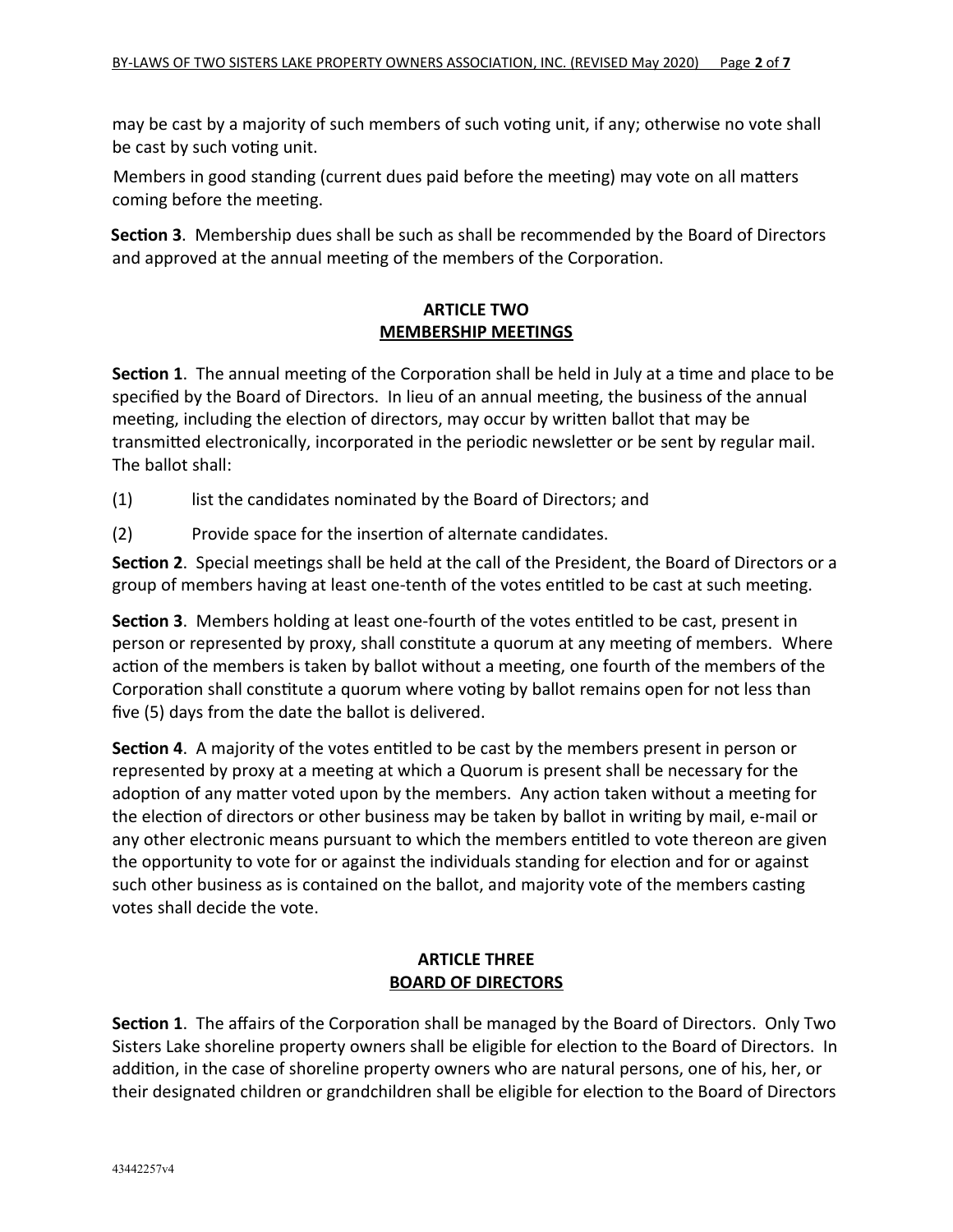in lieu of the shoreline property owner. If two or more members of a shoreline property unit who are natural persons cannot agree to designate a single child or grandchild to be eligible for election, no child or grandchild from that shoreline property unit shall be eligible for election.

**Section 2**. The Board of Directors shall consist of ten members, nine elected Directors and the Past President. Three Directors shall be elected each year to serve a term of three years. Each Director shall be eligible to serve two full consecutive terms (in addition to any partial term served in filling a vacancy in any directorship) and shall again become eligible to serve as a Director one year after the expiration of his or her last term of office as a Director. The Directors shall be elected at the annual meeting of the members.

The nominating committee shall consist of the Board of Directors. The nominating committee shall nominate the appropriate number of Directors to be elected at the annual meeting of the members of the Corporation. Nomination of Directors to be elected also may be made at such meeting from the floor by the members of the Corporation.

Any vacancy in any directorship may be filled until the next succeeding annual meeting of the members of the corporation by the Board of Directors. The Nominating Committee shall also provide nominations to complete any such vacant Director terms.

**Section 3**. The annual meeting of the Board of Directors shall be held within 120 days following the annual meeting of the Corporation at a time and place established by the Board. Other regular meetings may be held at such times and places as may be established from time to time by resolution of the Board of Directors.

**Section 4**.Special meetings of the Board of Directors may be called by the President, the secretary or any five Directors. Notice of the time and place of each special meeting shall be given to each Director by any one or more of the following methods:

(1) by delivery of or telephoning such notice to the Director personally at least three days before the date set for such meeting, or

(2) by mail delivered not less than five days before the date set for such meeting.

If mailed, such notice shall be deemed to be delivered when deposited in the United States mail addressed to the Director at his or her address as it appears on the records of the Corporation, with postage thereon prepaid.

**Section 5**. Any six Directors shall constitute a quorum at any meeting of the Board of Directors.

**Section 6**. The act of the majority of the Directors present at the meeting at which a quorum is present shall be the act of the Board of Directors.

## **ARTICLE FOUR OFFICERS**

**Section 1**.The officers of the corporation shall be a President, a Vice President, a Secretary, a Treasurer, a past President and such other officers and assistant officers as may be deemed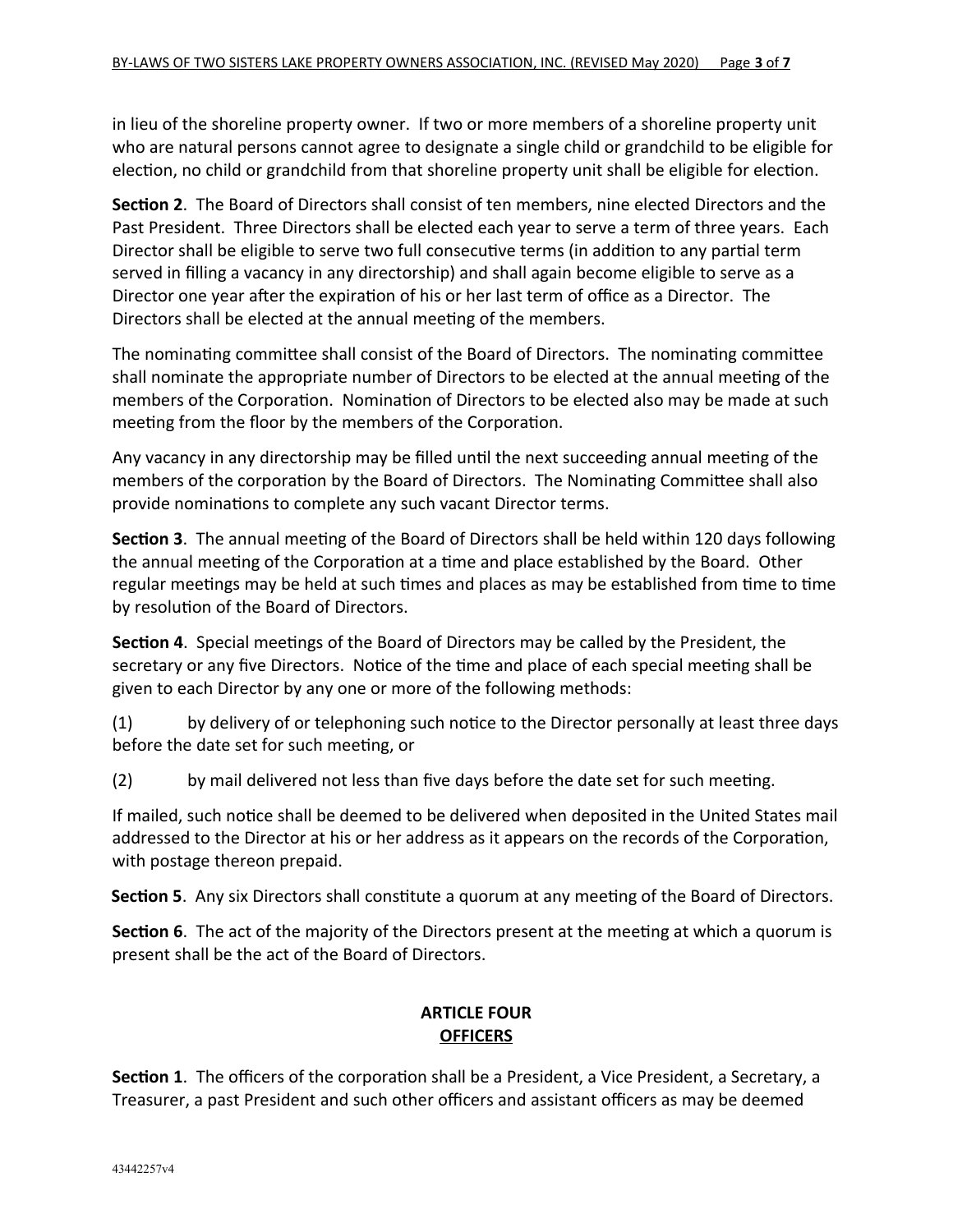necessary, each of whom, except the Past President, shall be elected annually by the Board of Directors at its annual meeting or as soon thereafter as may be convenient.

Any two offices, except the offices of President and Vice President and the offices of President and Secretary, may be held by one and the same person at the same time.

The President shall be elected from among the Directors. The remaining officers of the Corporation may, but need not, be elected from among the Directors. The Past President shall be the most recent President able and available to serve on the Board of Directors.

**Section 2**. The officers shall hold office for one year and until their respective successors are elected. The President and Vice President may serve two consecutive terms, and there shall be no limit on the terms of the Secretary and Treasurer. The term of any officer shall be terminated by his death or resignation and may be terminated by the Board of Directors whenever in its judgment the best interests of the Corporation will be served thereby.

**Section 3**. Any vacancy in any office may be filled until the next succeeding annual election by the Board of Directors.

**Section 4**. The principal duties of the officers shall be as follows:

(1) The President shall preside at all meetings of the Board of Directors and the members of the Corporation and shall perform all other duties usually incumbent upon such office.

(2) The Vice President shall perform the duties of the President in the case of the President's absence or disability.

(3) The Secretary shall have the custody of the minute books of the Corporation, shall keep a record of all meetings of the Board of Directors and of the members of the Corporation, shall give any required notices of meetings of the Board of Directors and of the members of the Corporation, and shall perform such other duties as usually devolve upon such office.

(4) The Treasurer shall have custody of all funds of the Corporation, shall collect and disburse all funds of the Corporation and keep accounts thereof, shall deposit or invest funds as approved by the Board of Directors, shall make a report to the members at the annual meeting and such other reports as from time to time may be required by the Board of Directors and shall perform such other duties as usually devolve upon such office. The records of the Treasurer shall be audited annually by an auditing committee appointed by the President.

**Section 5**. All officers shall serve under the supervision and direction of the Board of Directors and shall perform any and all additional duties as may be directed by such Board.

## **ARTICLE FIVE BORROWING**

The amount of all borrowing of the Corporation outstanding at any time shall not exceed \$250.00 unless such borrowing shall have been approved by the members of the Corporation.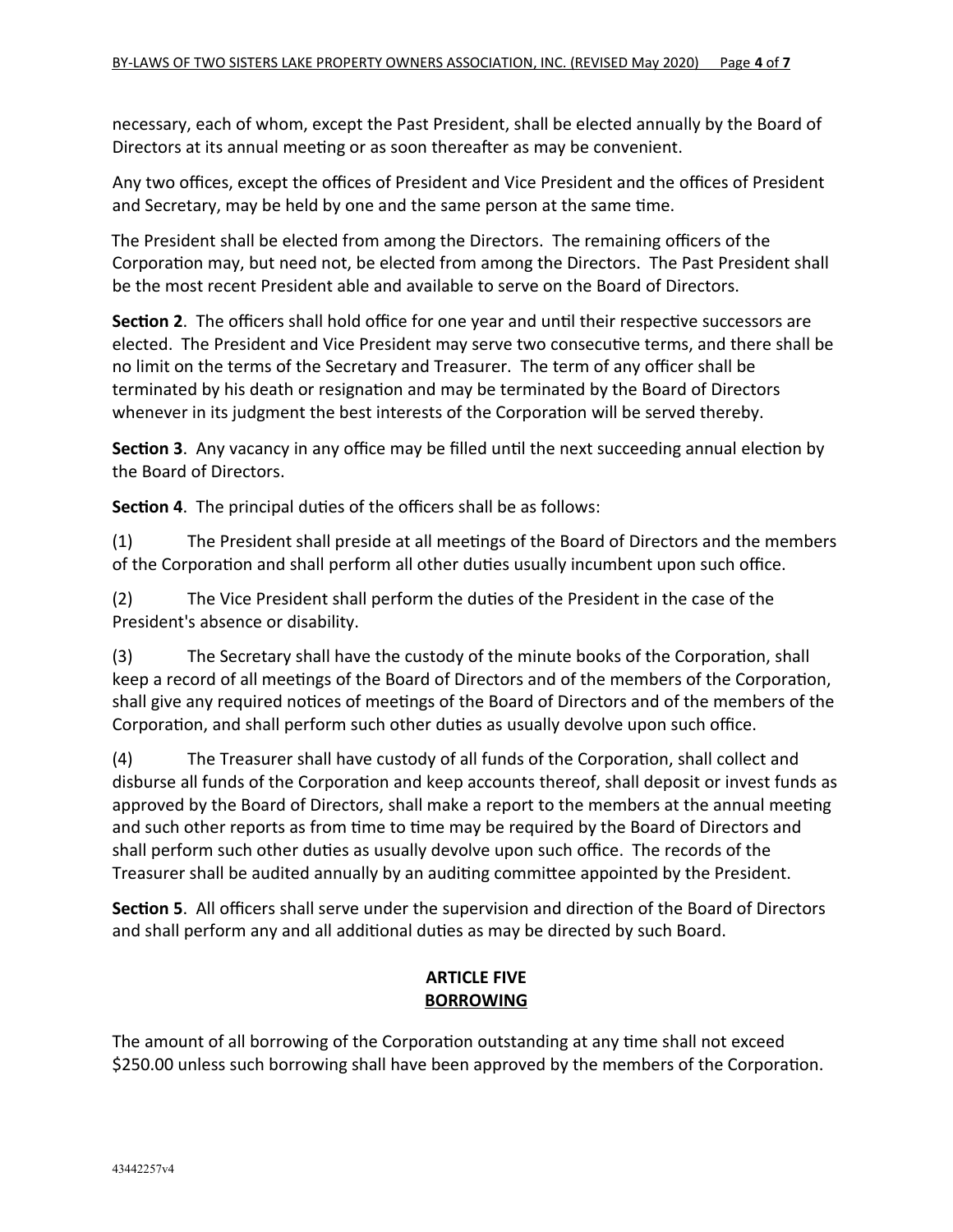#### **ARTICLE SIX CONTRACTS**

The officers of the Corporation may not enter into any contract on behalf of the Corporation which would involve expenditures in excess of the sum of \$100.00 without the prior approval of the Board of Directors.

#### **ARTICLE SEVEN FISCAL YEAR**

The fiscal year of the Corporation shall begin on January 1 and end on December 31 of each year.

#### **ARTICLE EIGHT CORPORATE SEAL**

The Corporation shall not have a corporate seal.

## **ARTICLE NINE AMENDMENTS**

From time-to-time, these By-Laws may be amended or repealed by the Board of Directors or the members of the Corporation, except that the Board of Directors may not amend or repeal Article Six hereof.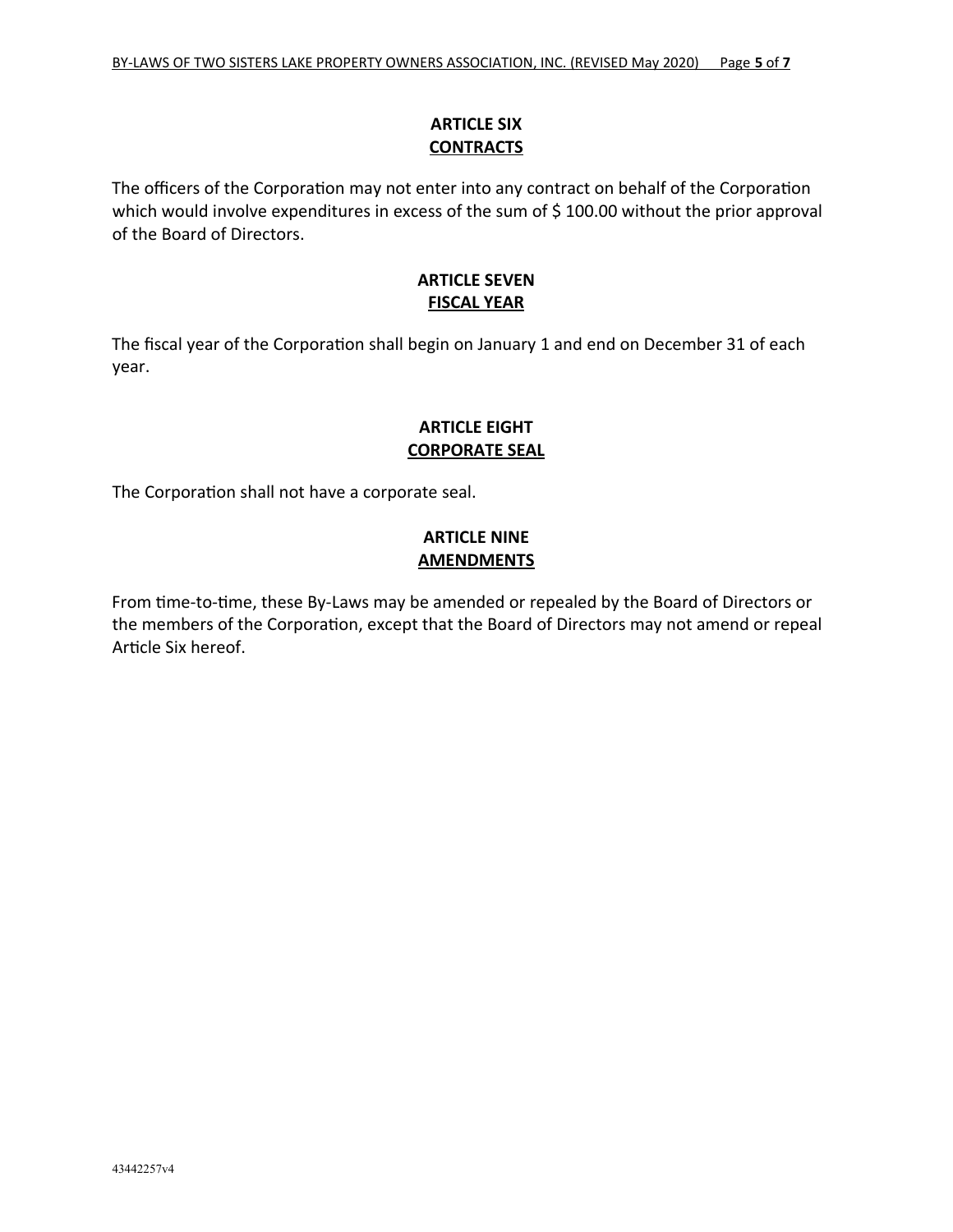The preceding Bylaws of the Corporation were amended at a regular meeting of the Board of Directors on May 27, 1995 (8 Board Members present, 2 absent) from those previously amended on May 23, 1987.

The purpose of the amendments is:

1) to clarify stipulations for Associate membership in the Corporation,

2) to define members eligible to vote on matters concerning the Corporation,

3) to correct gender errors,

4) to set the date for the annual meeting of the Board of Directors,

5) to limit the terms of President and Vice President to two consecutive years, while not limiting the length of term for the Secretary and Treasurer,

6) to clarify duties of Treasurer with regard to deposit or investment of Corporation funds.

In favor of the Amendments (Aye): 8

Opposed to the Amendments (Nay): 0

The preceding Bylaws of the Corporation were amended at a regular meeting of the Board of Directors on May 23, 2015 (9 board members present, 1 excused) from those previously amended on May23, 1987 and May 27, 1995.

The purpose of the amendment (to Article Three, Section 1) is to increase the number of members eligible to serve on the Two Sisters Lake Property Owners Association Board.

In favor of the Amendment (Aye): 9

Opposed to the Amendment (Nay): 0

Ninhand

Michael D. Murphy, President of the Board